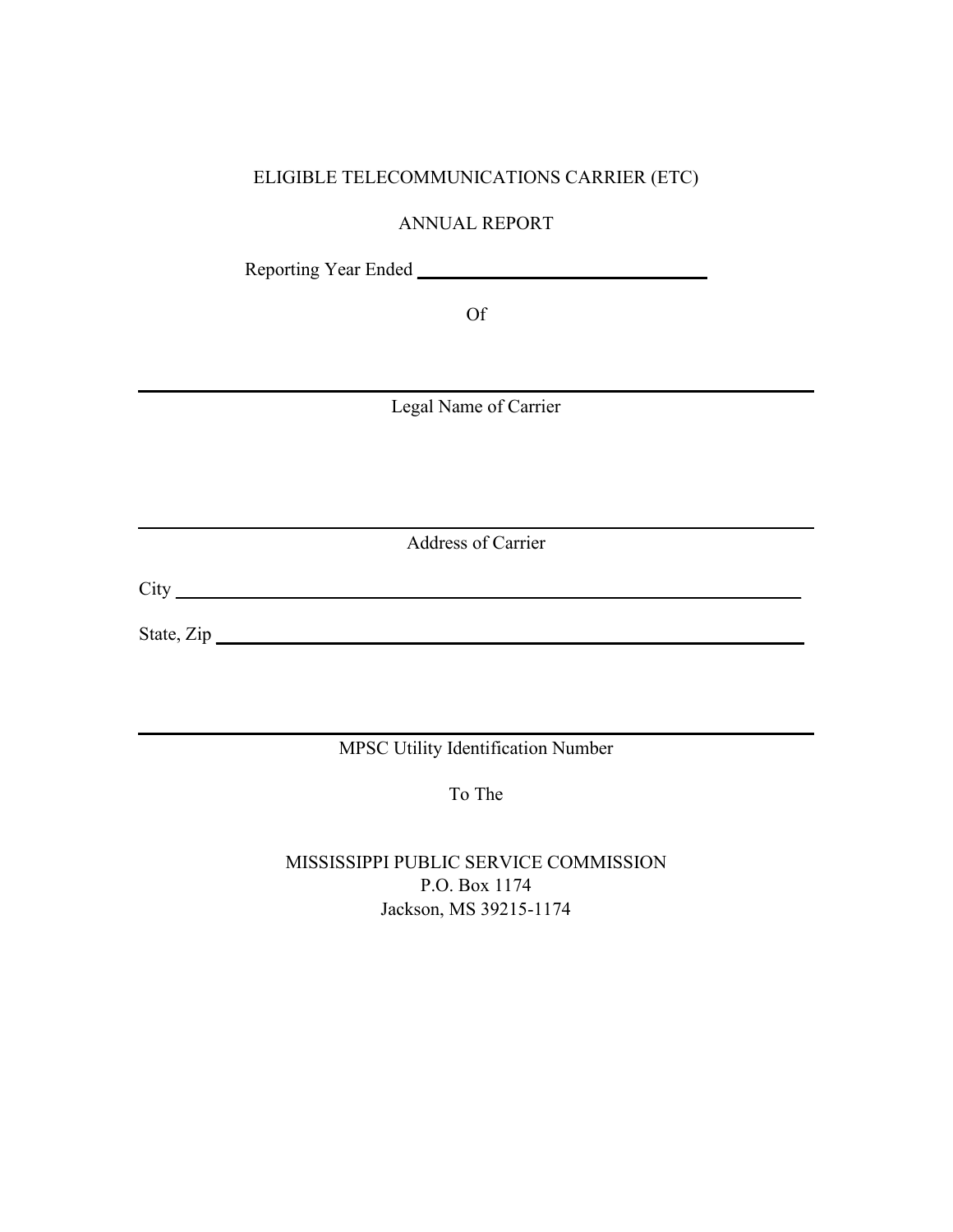# **Instructions for Filing the Annual Report**

## General Information

#### I. Purpose:

This report is a regulatory support requirement as set forth by Miss. Code Ann. § 77-3-79 (as amended), Rule 16.101 of the Public Utilities Rules of Practice and Procedure and as Ordered under the Mississippi Public Service Commission's Order entered in Docket No. 2005- AD662 on April 7, 2007.

#### II. Who Must Submit:

All wireless companies designated as ETCs by the Mississippi Public Service Commission shall file the Annual Report.

- III. When and Where to Submit:
	- a) This report is to be submitted on or before July 1 of the year following the year covered by the report.
	- b) Submit the **original** annual report to:

Mississippi Public Service Commission Attention: Katherine Collier, Executive Secretary P. O. Box 1174 Jackson, MS 39215-1174 (601) 961-5400 FAX (601) 961-5469 Email: [katherine.collier@psc.ms.gov](mailto:katherine.collier@psc.ms.gov)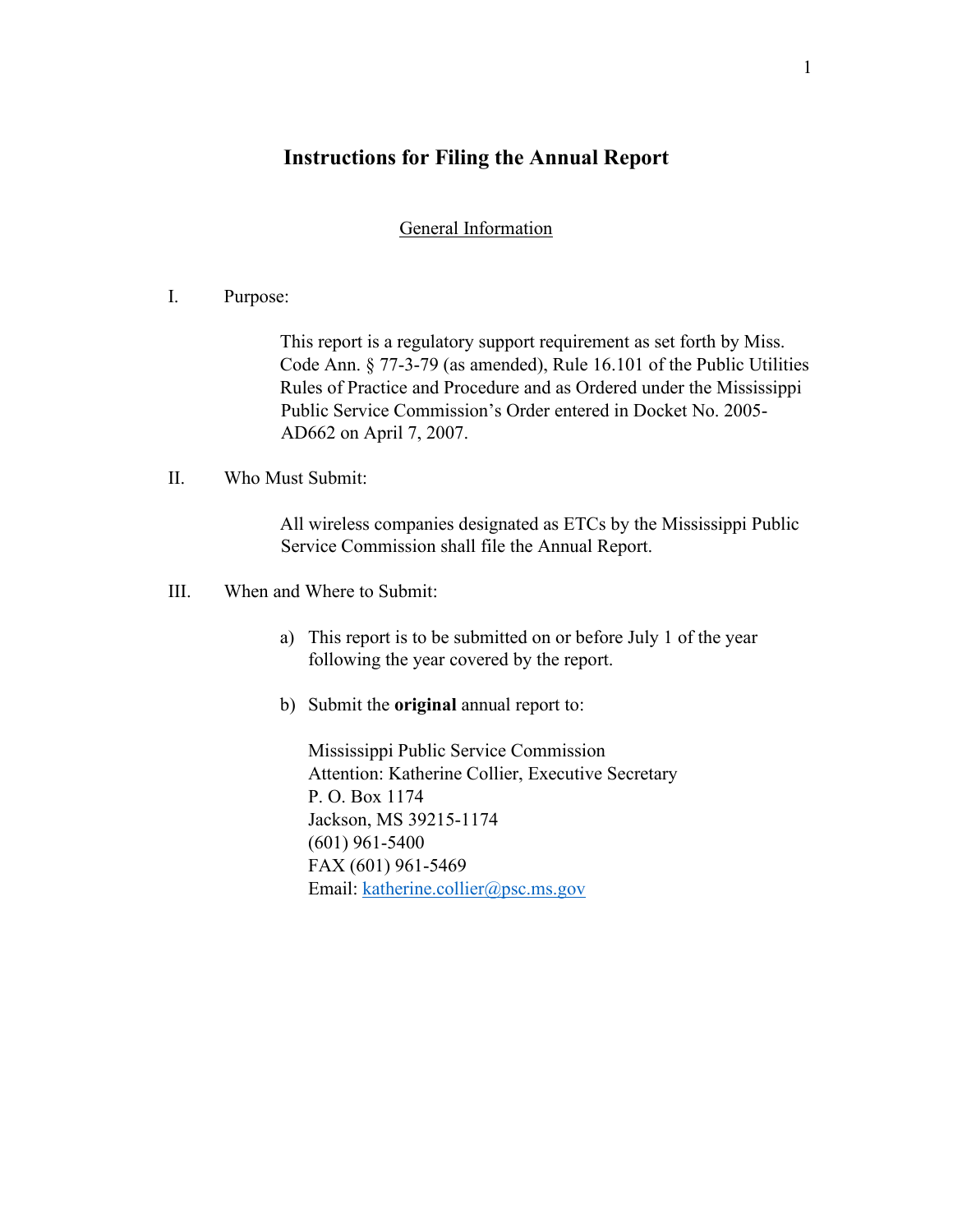#### **General Instructions**

- I. Complete each question fully and accurately even if it has been answered in a previous annual report. Enter the word "None" where no answer truly exists.
- II. For any item that is not applicable to the respondent, enter the words "Not Applicable" or "NA".
- III. Identify revenue by categorization of service Service Plans, Roaming and Equipment offered. Also, provide the number of customers for each class of service including – Business, Residential and Other.
- IV. Indicate negative amounts (such as decreases) by enclosing the figures in parentheses ().
- V. Provide a supplemental statement further explaining accounts or items as necessary. Attach the supplemental statement  $(8 \frac{1}{2} \times 11)$  inch size) to the page being supplemented. Provide the appropriate identification, including the title of the page and page number supplemented.
- VI. Do not make references to reports of prior years or to other reports in lieu of required entries.
- VII. Complete the **original** report in permanent black ink or use a typed-format created on a computer.
- VIII. **Each company should provide audited financial information to include a balance sheet, income statement and cash flow statement. This information should reflect full-year data as of the end of the reporting year being submitted.**

#### **General Penalties**

 Mississippi Code Ann. (as amended) §77-3-81 – Any person or corporation which willfully and knowingly violates…any part or provision thereof, of the commission shall be guilty of a misdemeanor and, upon, conviction thereof, shall be subject to a fine of not more than Two Thousand Five Hundred Dollars (\$2,500.00)…

 Miss. Code Ann. (as amended) §77-3-81 (1) (b)…and in case of a continuing violation after a first conviction, each day's continuance thereof shall be deemed to be a separate and distinct offense.

 Miss. Code Ann. (as amended) §77-3-83…all penalties accruing under this article shall be cumulative…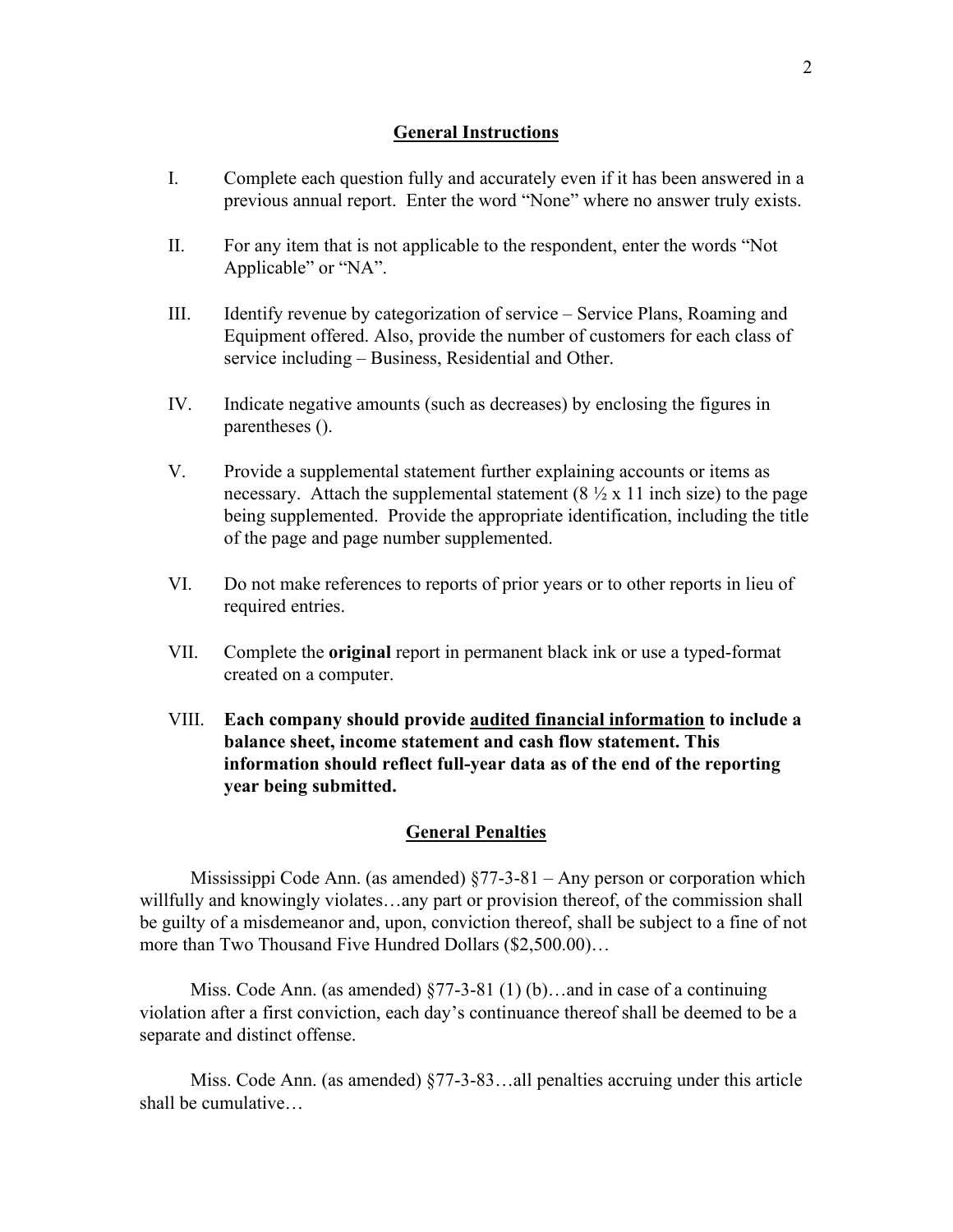|     | <b>SCHEDULE 1 - IDENTIFICATION</b>                                                                                                                                                                                             |
|-----|--------------------------------------------------------------------------------------------------------------------------------------------------------------------------------------------------------------------------------|
| 1.  | Legal Name - Exact name of the legal entity certified by this agency: (corporate name, owner's<br>name, partnership name, etc.)                                                                                                |
| 2.  | Utility Name - Exact name of the utility for which this report is made: (trade name, d/b/a, etc. -<br>may be same as $#1$ .)                                                                                                   |
| 3.  | <b>Business Address:</b>                                                                                                                                                                                                       |
|     | PO Box/Street: Note of the Contract of the Contract of the Contract of the Contract of the Contract of the Contract of the Contract of the Contract of the Contract of the Contract of the Contract of the Contract of the Con |
|     |                                                                                                                                                                                                                                |
|     |                                                                                                                                                                                                                                |
| 4.  | Name of principal agent and title (Pres., CEO, Manager, Owner, etc.)                                                                                                                                                           |
| 5.  | If a corporation, give date and State of incorporation:                                                                                                                                                                        |
| 6.  | Date operations began in Mississippi:                                                                                                                                                                                          |
| 7.  | Number of full-time employees:                                                                                                                                                                                                 |
| 8.  | If a change in Legal Name (1) or Utility's Name (2) has occurred since the last report, give<br>former name, date of change and a brief explanation:                                                                           |
| 9.  | Give name and address of individual or firm, if other than utility employee, preparing this<br>report:                                                                                                                         |
| 10. | List names, addresses and shareholdings of persons owning 5 per cent or more of outstanding<br>voting securities. If any stock is held by a nominee, give known particulars as to the beneficiary.                             |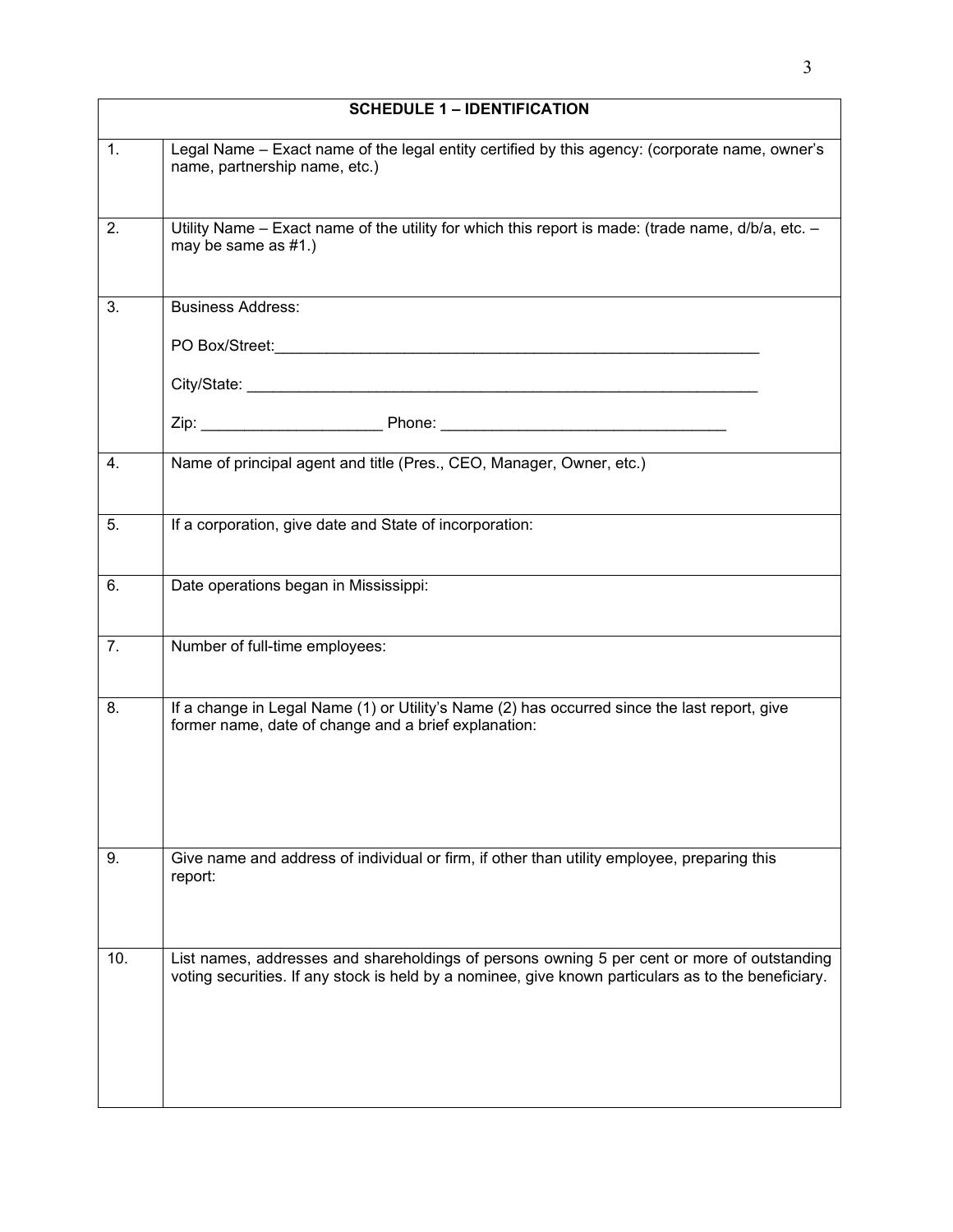### **OPERATIONS SUMMARY INFORMATION**

| <b>ETC Carrier Name</b>   |
|---------------------------|
| Year Ended                |
| <b>Contact Person</b>     |
| <b>Business Telephone</b> |

E-Mail Address\_\_\_\_\_\_\_\_\_\_\_\_\_\_\_\_\_\_\_\_\_\_\_\_\_\_\_\_\_\_\_\_\_

Web Site\_\_\_\_\_\_\_\_\_\_\_\_\_\_\_\_\_\_\_\_\_\_\_\_\_\_\_\_\_\_\_\_\_\_\_\_\_\_

# **Number of Customers**

|                | <b>Start of Year</b> | <b>End of Year</b> |
|----------------|----------------------|--------------------|
| a) Business    |                      |                    |
| b) Residential |                      |                    |
| c) Other       |                      |                    |
| <b>TOTAL</b>   |                      |                    |

## **Annual Revenues**

|              | <b>Revenue Amounts</b> |
|--------------|------------------------|
| a) Service   |                        |
| b) Roaming   |                        |
| c) Equipment |                        |
| <b>TOTAL</b> |                        |

#### **Annual Expenses**

|              | <b>Expense Amounts</b> |
|--------------|------------------------|
| a) Capital   |                        |
| b) Operating |                        |
| c) Other     |                        |
| <b>TOTAL</b> |                        |

#### **Net Revenues**

#### **Net Revenue Amounts**

| a) Service   |  |
|--------------|--|
| b) Roaming   |  |
| c) Equipment |  |
| <b>TOTAL</b> |  |

**Note: Please Attach Audited Financial Information Including a Current Balance Sheet, Income Statement and Cash Flow Statement of Mississippi Operations.**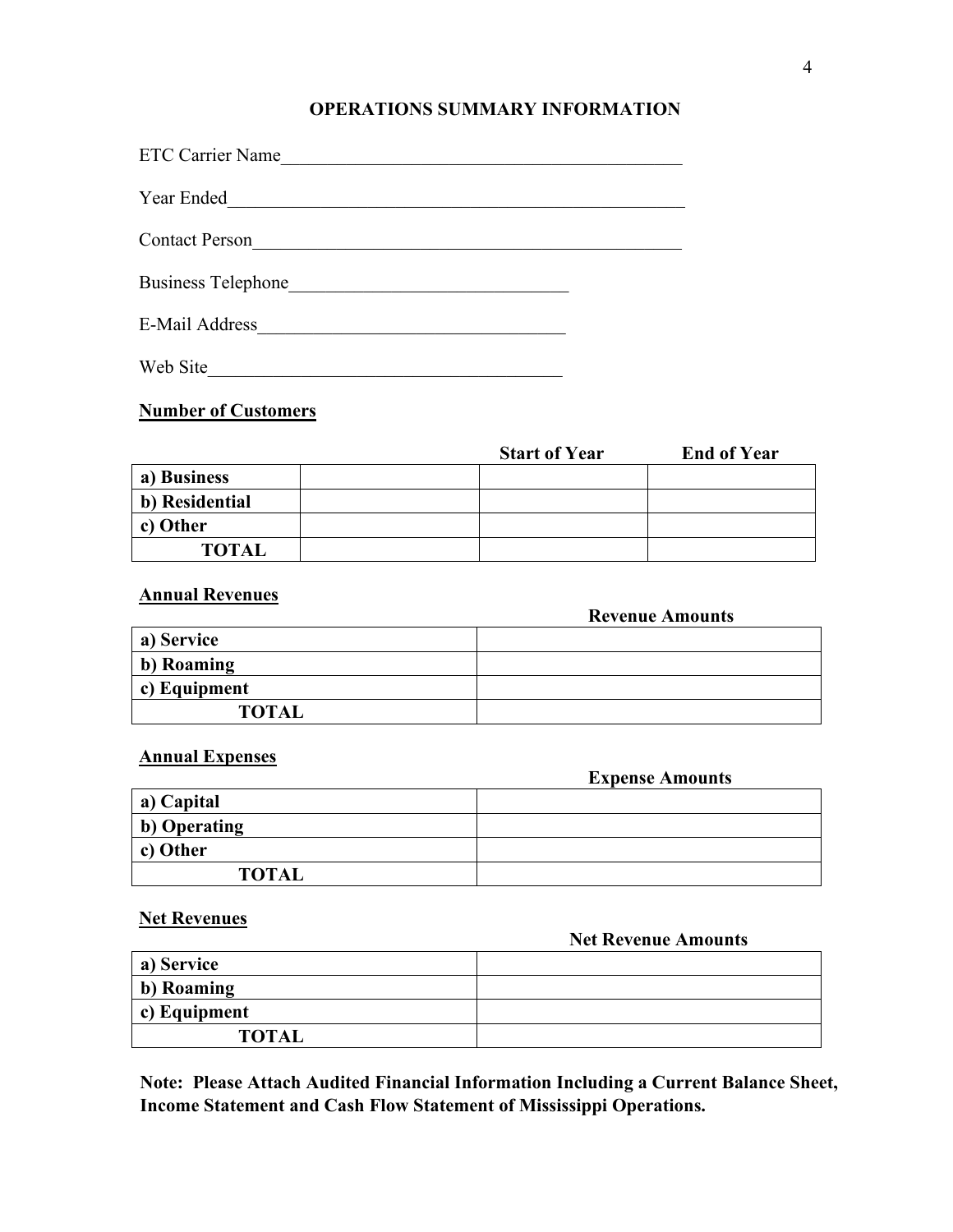# ETC CAPITAL INVESTMENT

## **Investment by Upgrade**

|                                               | <b>Investment Amounts</b> |
|-----------------------------------------------|---------------------------|
| a) Switching                                  |                           |
| b) Cell Sites                                 |                           |
| c) Transport                                  |                           |
| d) Other Capital (Miscellaneous, Tools & Test |                           |
| Equipment, etc.)                              |                           |
| <b>TOTAL</b>                                  |                           |
| <b>Number of Cell Sites</b>                   |                           |
| <b>Purpose for Upgrade</b>                    |                           |
| Switching:                                    |                           |
|                                               |                           |
|                                               |                           |
|                                               |                           |
|                                               |                           |
|                                               |                           |

**Cell Sites:** 

# **Transport:**

## Other: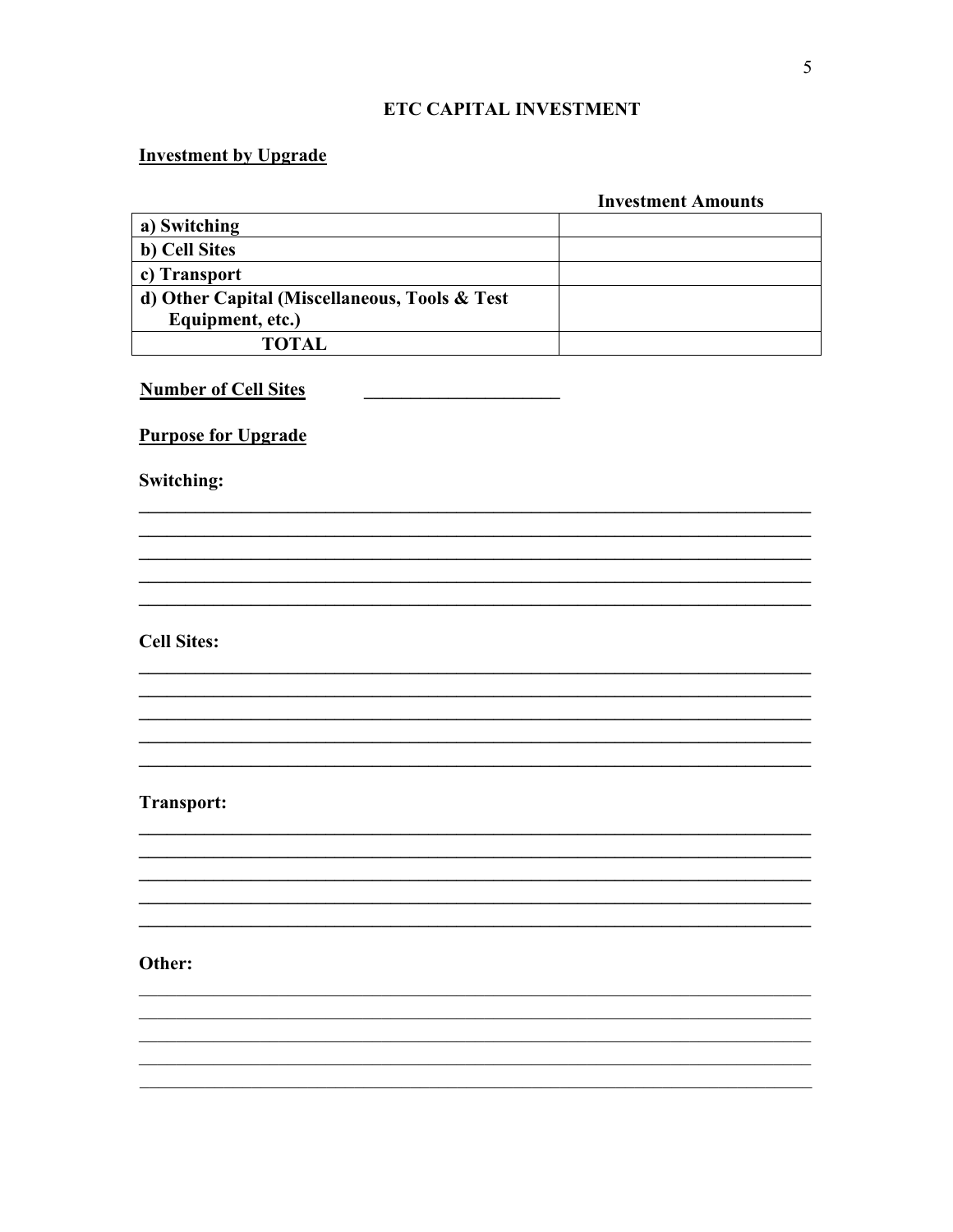### **ETC OPERATING EXPENSES**

## **Expense by Category**

#### **Expense Amounts**

| a) Rent Costs      |  |
|--------------------|--|
| b) Property Taxes  |  |
| c) $T-1$ Costs     |  |
| d) DS3/Trunk Costs |  |
| <b>TOTAL</b>       |  |

<u> 1989 - Johann Harry Harry Harry Harry Harry Harry Harry Harry Harry Harry Harry Harry Harry Harry Harry Harry</u>

# **Explanation of Expenses by Category**

**Rent Costs:** 

**Property Taxes:** 

# T-1 Costs:

**DS3/Trunk Costs:**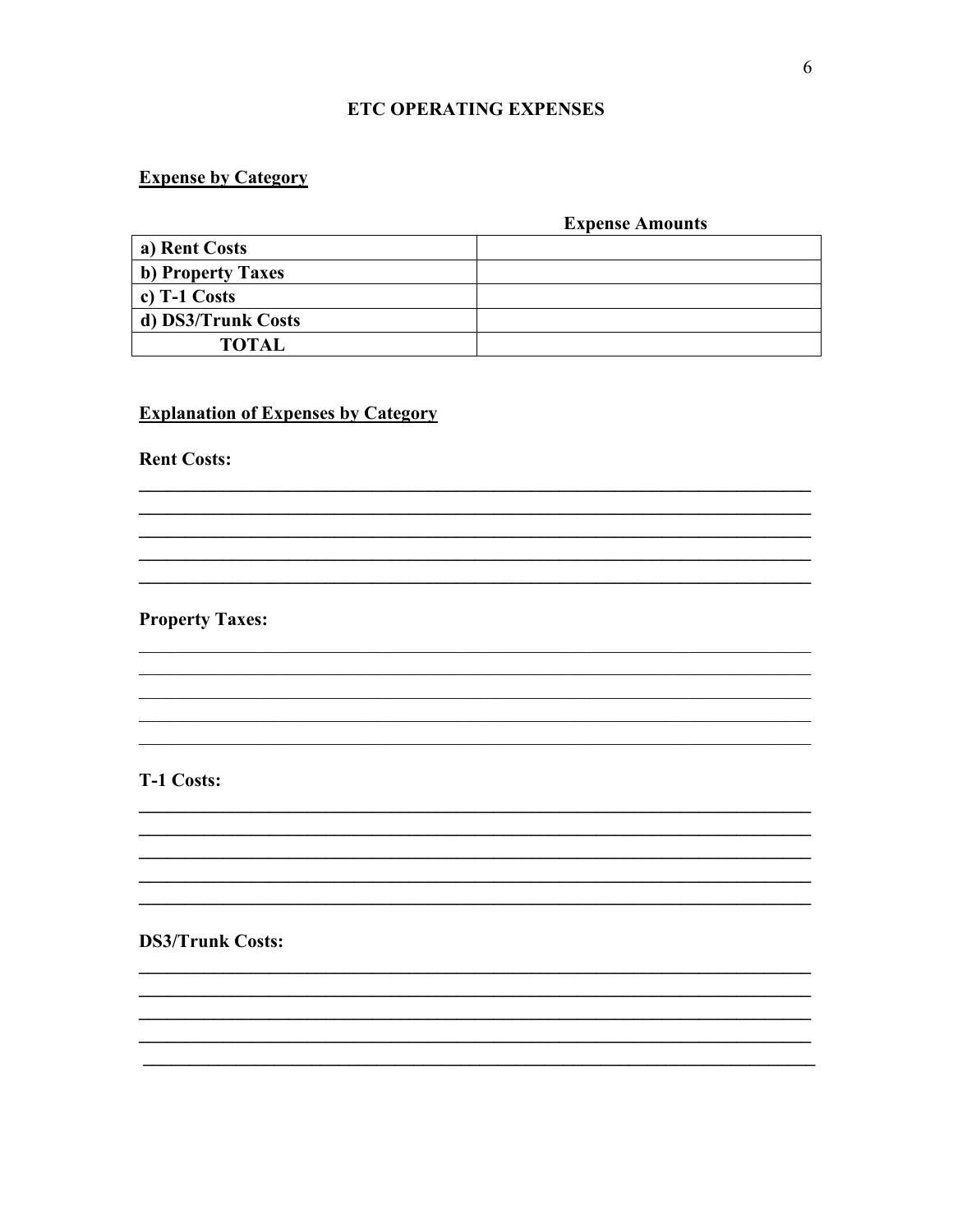#### **BUILT OUT VOICE LICENSE SUMMARY**

# **Mississippi License Ownership**

| Location | % Ownership | <b>Marketed POPs</b> | <b>Spectrum</b> Acquisition Date |
|----------|-------------|----------------------|----------------------------------|
|          |             |                      |                                  |
|          |             |                      |                                  |
|          |             |                      |                                  |
|          |             |                      |                                  |
|          |             |                      |                                  |
|          |             |                      |                                  |
|          |             |                      |                                  |
|          |             |                      |                                  |
|          |             |                      |                                  |
|          |             |                      |                                  |
|          |             |                      |                                  |
|          |             |                      |                                  |
|          |             |                      |                                  |
|          |             |                      |                                  |
|          |             |                      |                                  |
|          |             |                      |                                  |
|          |             |                      |                                  |
|          |             |                      |                                  |
|          |             |                      |                                  |
|          |             |                      |                                  |

# **Additional Information Concerning License Ownership**

**Impacts on Independent Telco Areas:**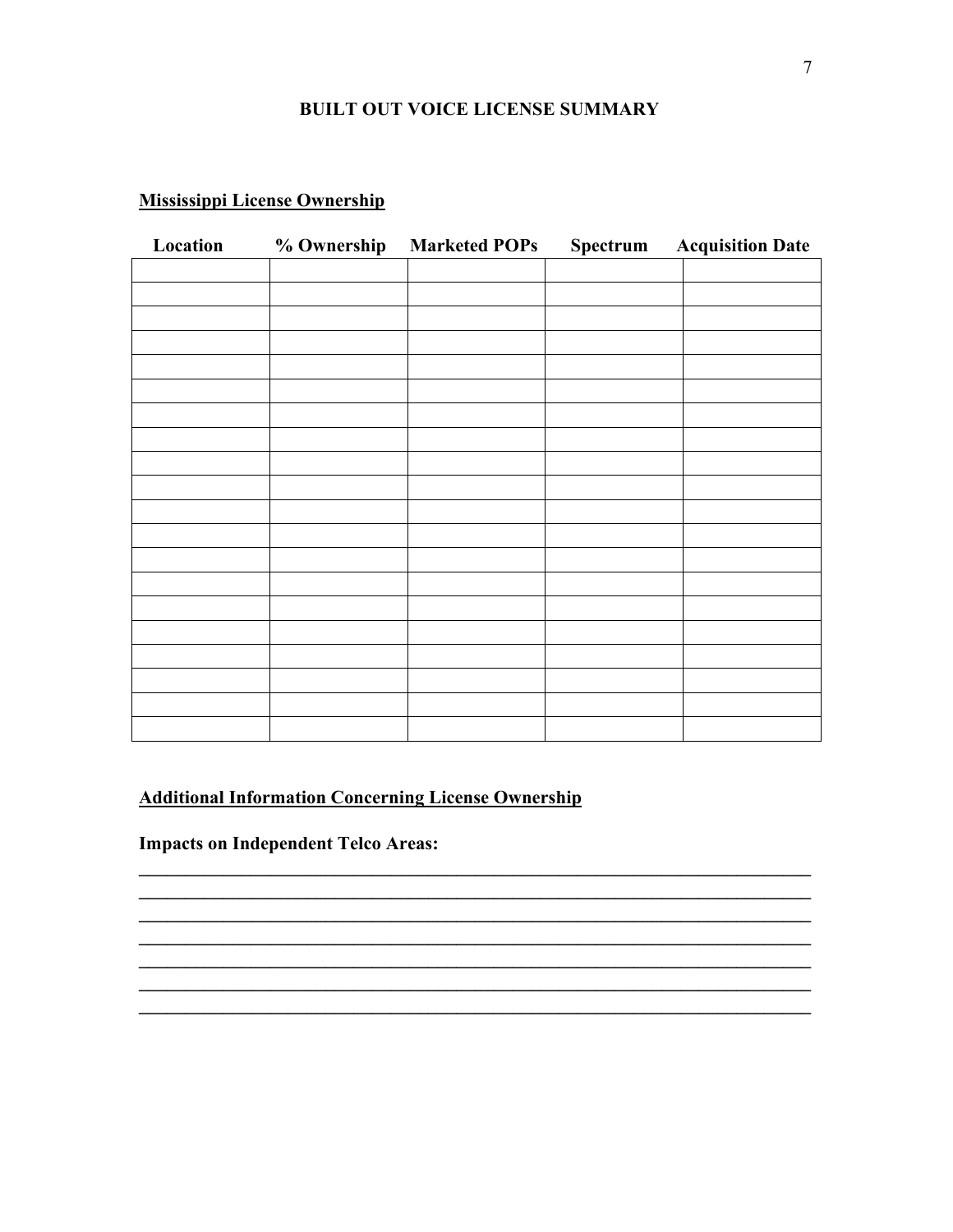#### **IMPORTANT CHANGES DURING THE YEAR**

- 1. Give the name and address of all companies which during the year came under the direct control of the respondent otherwise than through title to securities, stating whether such control is sole or joint, how control was established, names of other parties to a joint agreement for control, the extent of control exercised by each party and any other pertinent data requisite to a clear understanding of the arrangements relating to control. (See Section 32.9000 of the Uniform System of Accounts.) Where important details relating to control of a company have changed, give particulars. If during the year, a company ceased to be controlled by the respondent, the company's name and a statement of fact will be sufficient.
- 2. Give the name and address of all companies which during the year came under the indirect control of the respondent through non-reporting intermediaries, stating whether such control is sole or joint, how control was established, names of other parties to a joint agreement for control, the extent of control exercised by each party, the name and address of the intermediary through which the indirect control exists and any other pertinent data requisite to a clear understanding of the arrangements relating to control. (See Section 32.9000 of the Uniform System of Accounts.) Where important details relating to control of a company have changed, give particulars. If during the year a company ceased to be controlled by the respondent, the company's name and a statement of fact will be sufficient.
- 3. List important leaseholds acquired, given, assigned or surrendered, giving effective dates, lengths of terms, names of parties, rents, Commission authorization, if any, and other conditions.
- 4. List extension of system (other than additions supplementing existing facilities of the respondent) whether by purchase, construction, or otherwise, such as a substantially complete telephone system, exchange or toll line. Give the location, new territory covered and dates of beginning operation and in case of purchase give also the name and address of the company from which purchased, date of acquisition, the consideration given and reference to Commission authorization.
- 5. Attach a map defining the cellular geographic serving area covered by the respondent's operations when changes in such areas have occurred.
- 6. Estimate increases or decreases in annual revenues due to significant price and/or area coverage changes.
- 7. List obligations incurred or assumed by respondent as guarantor for the performance by another of any agreement or obligation, excluding ordinary commercial paper maturing on demand or not later than one year after date of issue and giving Commission authorization, if any.
- 8. Describe changes in articles of incorporation or amendments to charter.
- 9. Provide additional matters of fact (not elsewhere provided for) which respondent may desire to include in its report.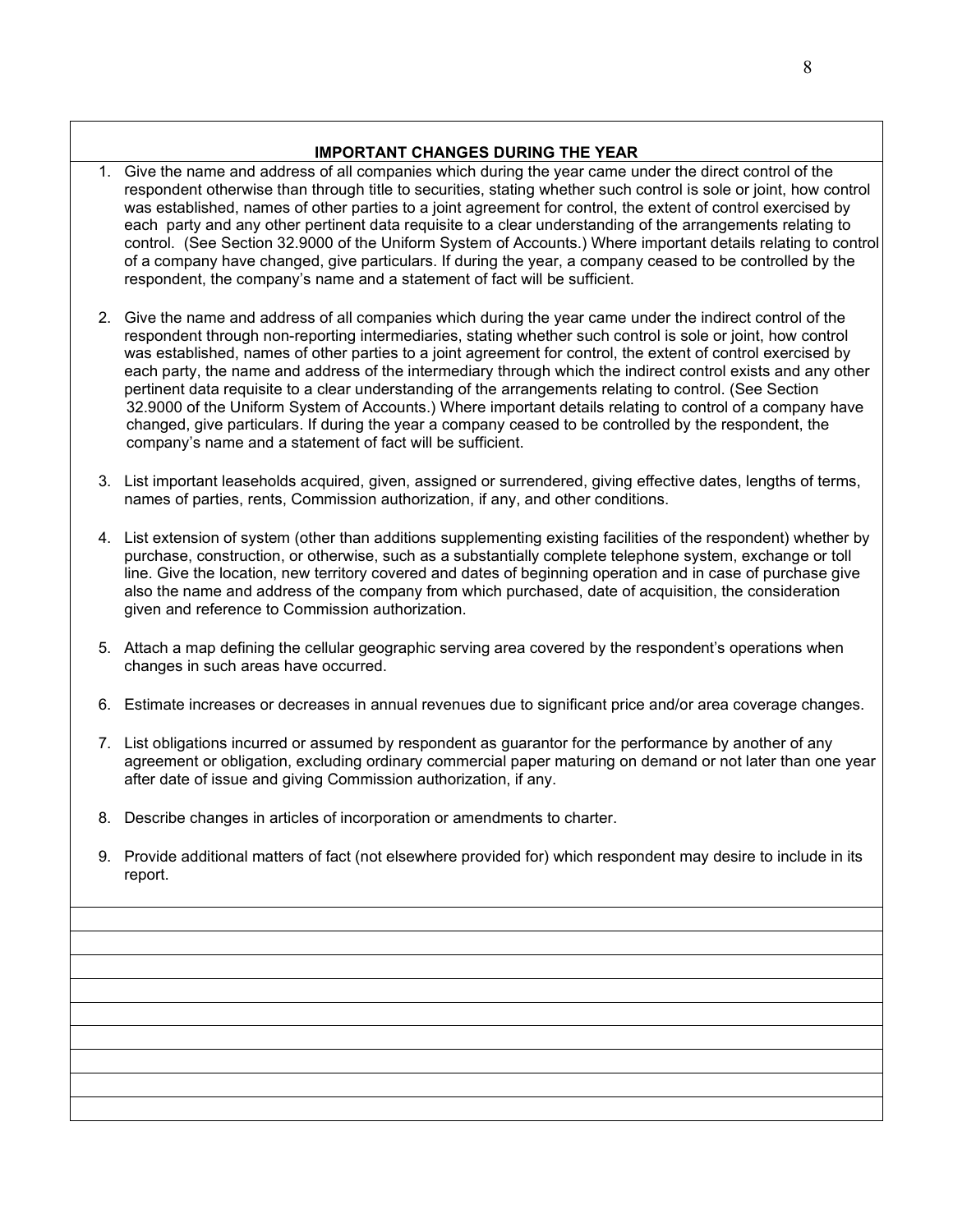| UTILITY<br>YEAR ENDED                                   |                        |                     |                      |  |
|---------------------------------------------------------|------------------------|---------------------|----------------------|--|
|                                                         | OFFICERS AND DIRECTORS |                     |                      |  |
| <b>Name, Title/ Occupation And<br/>Business Address</b> | Length Of<br>Term      | <b>Term Expires</b> | Meetings<br>Attended |  |
|                                                         |                        |                     |                      |  |
|                                                         |                        |                     |                      |  |
|                                                         |                        |                     |                      |  |
|                                                         |                        |                     |                      |  |
|                                                         |                        |                     |                      |  |
|                                                         |                        |                     |                      |  |
|                                                         |                        |                     |                      |  |
|                                                         |                        |                     |                      |  |
|                                                         |                        |                     |                      |  |
|                                                         |                        |                     |                      |  |
|                                                         |                        |                     |                      |  |
|                                                         |                        |                     |                      |  |
|                                                         |                        |                     |                      |  |
|                                                         |                        |                     |                      |  |
|                                                         |                        |                     |                      |  |
|                                                         |                        |                     |                      |  |
|                                                         |                        |                     |                      |  |
|                                                         |                        |                     |                      |  |
|                                                         |                        |                     |                      |  |
|                                                         |                        |                     |                      |  |
|                                                         |                        |                     |                      |  |
|                                                         |                        |                     |                      |  |
|                                                         |                        |                     |                      |  |
|                                                         |                        |                     |                      |  |
|                                                         |                        |                     |                      |  |
|                                                         |                        |                     |                      |  |
|                                                         |                        |                     |                      |  |
|                                                         |                        |                     |                      |  |
|                                                         |                        |                     |                      |  |
|                                                         |                        |                     |                      |  |
|                                                         |                        |                     |                      |  |
|                                                         |                        |                     |                      |  |
|                                                         |                        |                     |                      |  |
|                                                         |                        |                     |                      |  |
|                                                         |                        |                     |                      |  |
|                                                         |                        |                     |                      |  |
|                                                         |                        |                     |                      |  |
|                                                         |                        |                     |                      |  |
|                                                         |                        |                     |                      |  |
|                                                         |                        |                     |                      |  |